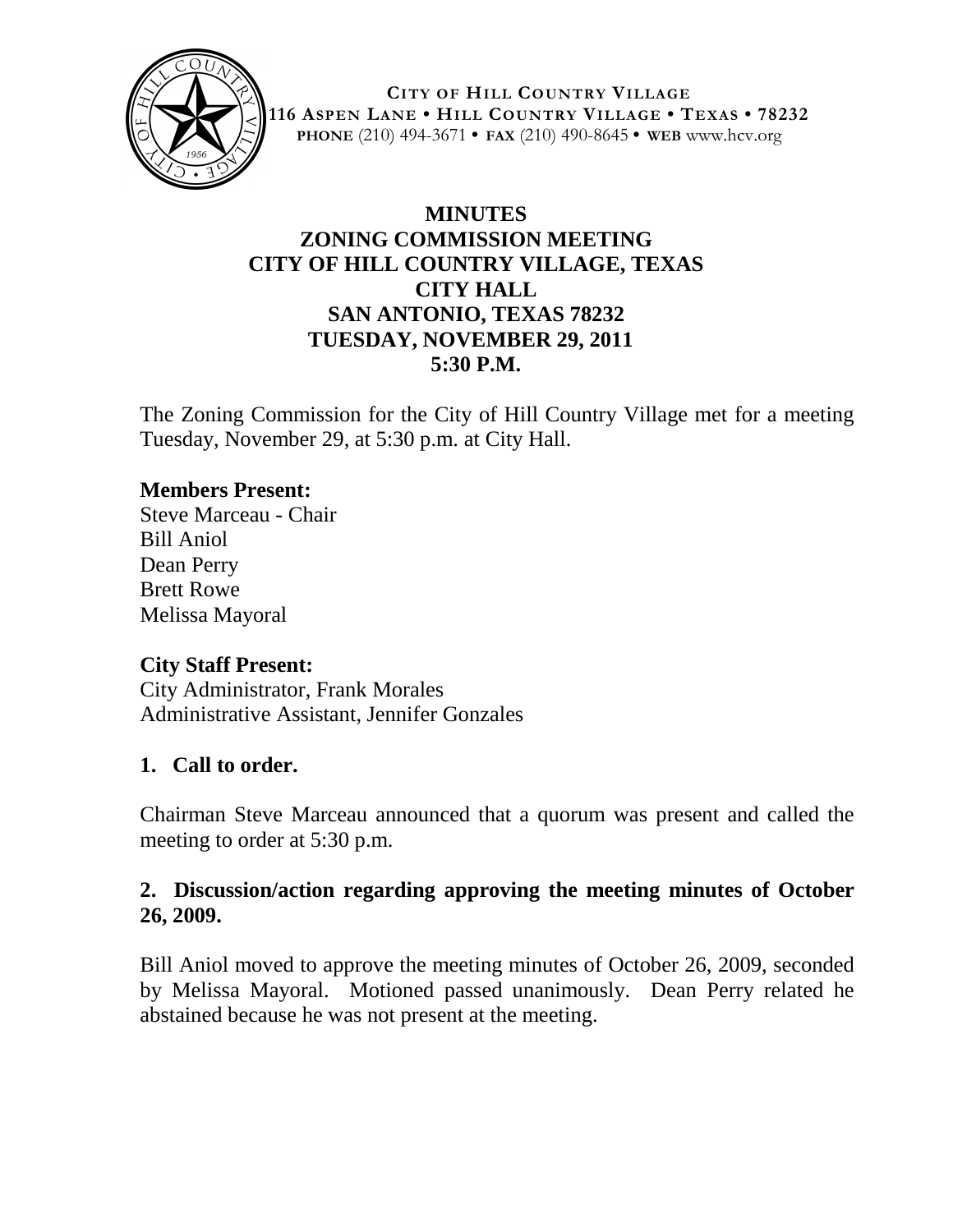**3.** Discussion/action regarding a request from Donald Kuyrkendall, for an additional commercial use for a small event center at 15703 San Pedro, LOT 18, BLOCK1 Omni SUB, in the B-2 Zoning District.

Chairman Marceau closed the regular meeting at 5:32 p.m. Chairman Marceau opened the public hearing at 5:33 p.m.

Mr. Art Martinez and Mr. Bill Wolf from Event Central made a video presentation. Mr. Martinez related he and Mr. Wolf have worked together for many years in this industry. Both have done security and other event planning over the years. Mr. Martinez spoke about having the space as retail and a venue. He would operate daily for retail space and weekends for small weddings, corporate gathering, etc. Mr. Martinez said his business would be about 90% retail services. He also brought up some concerns the board members might have, that would be sound, parking and alcohol. He assured the board members that he along with the property owner tested the sound at the maximum level, and it could not be heard outside the building. Alcohol will be served by licensed bartenders only.

Mr. Todd Kabes from San Antonio Wedding Magazine spoke to the board a little about his past working experiences with Mr. Martinez. He has worked with Mr. Martinez for about 10 years. He said Mr. Martinez is very professional and this site would be a success for the event center.

Mrs. Renate Mabry, 217 Crest Trail related she was very worried about the event center hosting any type of party. She has encountered many problems in the past with Willies Restaurant and the Discount Tire Store.

Mrs. Mara Mesa, 225 Crest Trail concurred with everything Mrs. Mabry said. She also had an additional concern, not with the event center but with Don Kuyrkendall, the property owner. She expressed that he was very unresponsive in trying to deal with her fence problem. Her property backs up to the event center and the fence is terrible, it needs repairs. Mrs. Mesa has concerns about the trash and beer bottles that are thrown over the fence onto her property. She feels this event center will be a problem area.

Mr. David Allen, 221 Crest related that he was against having the event center.

Judge Ed Prado, 201 Crest Trail had concerns about the HCV police officers time. If this event center required the HCV police officer to handle any problems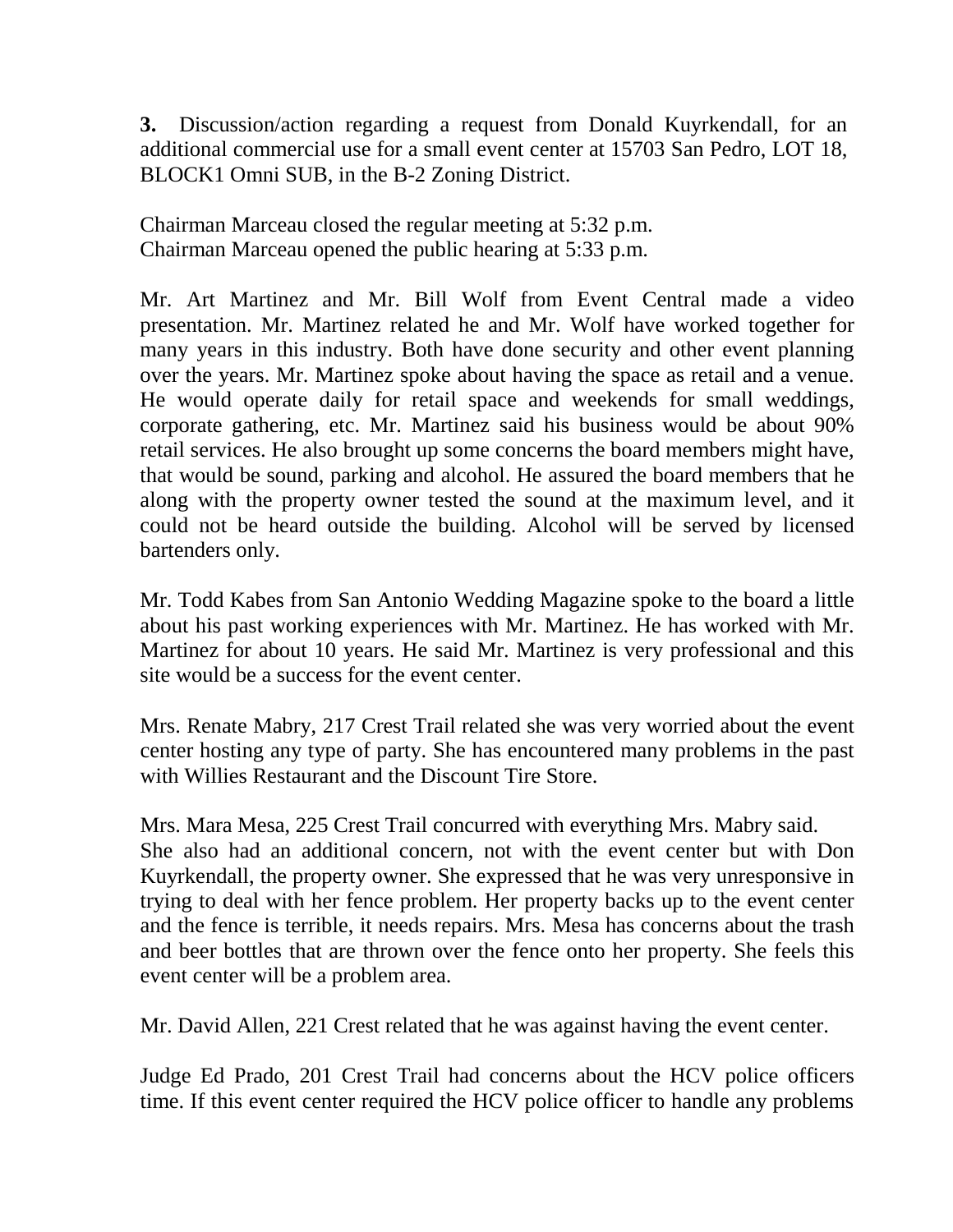that arose, what would the rest of the city do for law enforcement. Mr. Martinez assured Judge Prado that he would have security in place, and hopefully it would be off duty HCV officers.

Chairman Marceau closed the public hearing at 6:07 p.m.

Chairman Marceau opened the regular meeting at 6:08 p.m.

Mr. Brett Rowe asked who will set the size limit for the event center? City Administrator Morales said the fire marshal should be the one to set the size limit. Mr. Rowe also asked how many parking spaces were in that parking lot? Mr. Kuyrkendall and Mr. Morales related there were around 450-460 parking spaces. Mr. Rowe asked about a curb cut to block off the traffic.

Mr. Dean Perry asked Mr. Kuyrkendall what the total square footage of the event center was. Mr. Kuyrkendall related it was about 4,250 square feet. Mr. Martinez related that the front area was to be used as the retail and venue portion as approximately 3,000 square feet. Mr. Perry also asked if this event center was going to be opened during the day and Mr. Martinez related, yes they would be open daily until around 5-6 pm. This would be for any wedding/party consultations, etc.

Mrs. Melissa Mayoral asked Mr. Martinez if he thought the event center was going to be more of a showroom or a venue and he related it was going to be more of a showroom.

Mr. Bill Aniol asked if the board should put a limit on the people.

Chairman Steve Marceau said that a key purpose of zoning ordinances is to protect the health, welfare and safety of the citizens. He also said that the property will remain usable for the applicant's purpose subject to the restrictions regardless of who might be operating the facility. He told the board members that they need to look at it from the city's stand point regarding the ongoing enforcement of the restrictions. He asked all the board member the question, "what if your house was behind this property." Among Chairman Marceau's concerns were noise, traffic and alcohol. He believes it will have an adverse impact.

Mr. Dean Perry made a motion to approve the request from Donald Kuyrkendall, for an addition commercial use for a small event center at 15703 San Pedro, LOT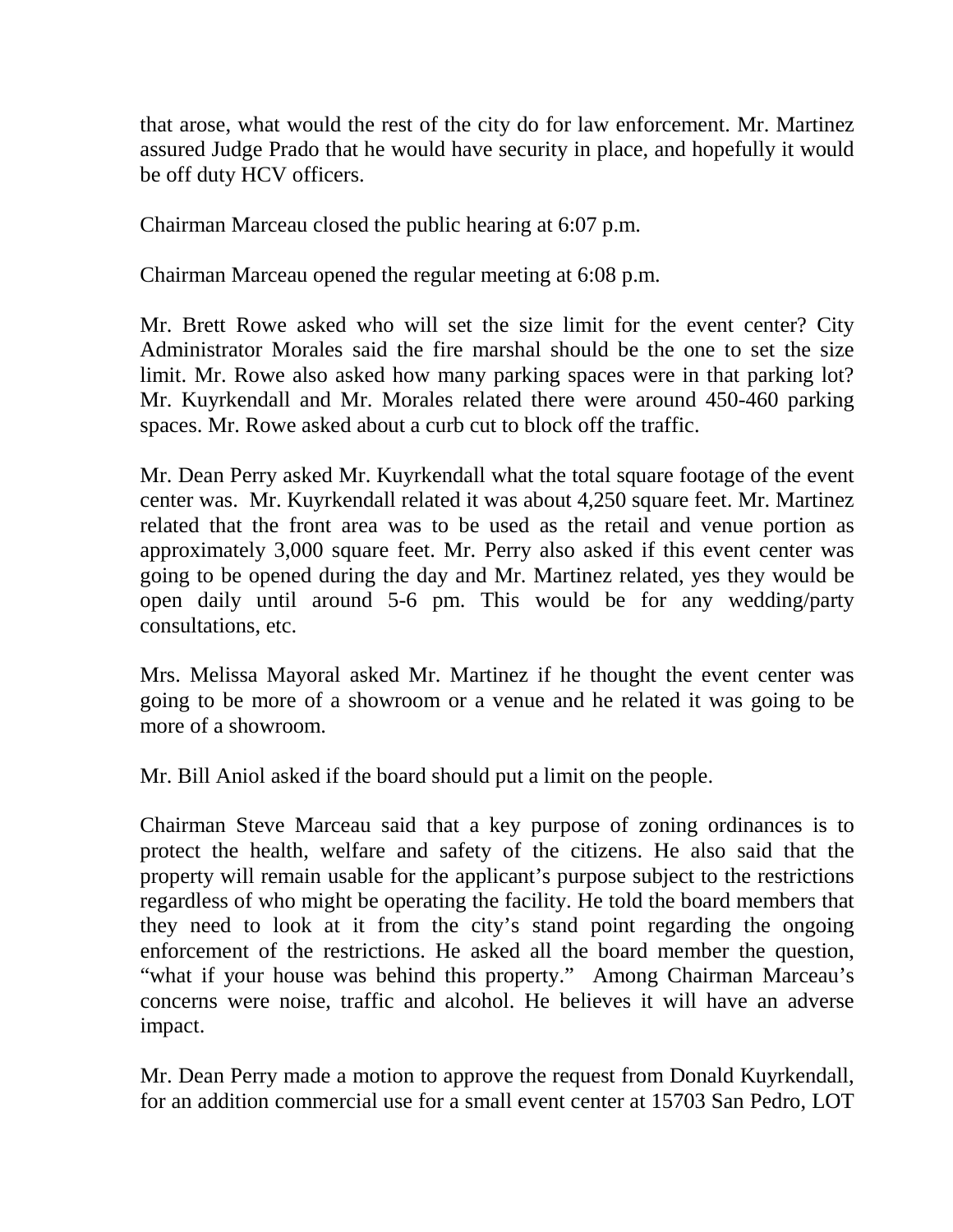18, BLOCK 1 Omni SUB, in the B-2 Zoning district **with the following restrictions:** \*Security inside and outside for more than 50 guests \*Valet or shuttle for more than 100 guests \*No alcohol allowed or served outside \*No sound outside \*All liquor by licensed bartenders only Seconded by Mr. Brett Rowe.

Chairman Steve Marceau asked for a vote: Ayes: Melissa Mayoral and Dean Perry Nays: Brett Rowe and Bill Aniol Steve Marceau voted against the motion.

Mr. Brett Rowe asked if they could have more time to discuss the item or did they have to take action tonight.

The meeting was then tabled.

### **4. Communications with City Administrator.**

There were no communications.

## **5. Adjourn.**

There being no further business, a motion was made by Steve Marceau to adjourn the meeting, seconded by Bill Aniol. Motion passed unanimously and the meeting adjourned at 6:42 p.m.

PASSED AND APPROVED THIS 10th DAY OF JANUARY 2012.

 Stephen M. Marceau Chair

\_\_\_\_\_\_\_\_\_\_\_\_\_\_\_\_\_\_\_\_\_

ATTEST:

Frank Morales

\_\_\_\_\_\_\_\_\_\_\_\_\_\_\_\_\_\_\_\_\_\_\_\_